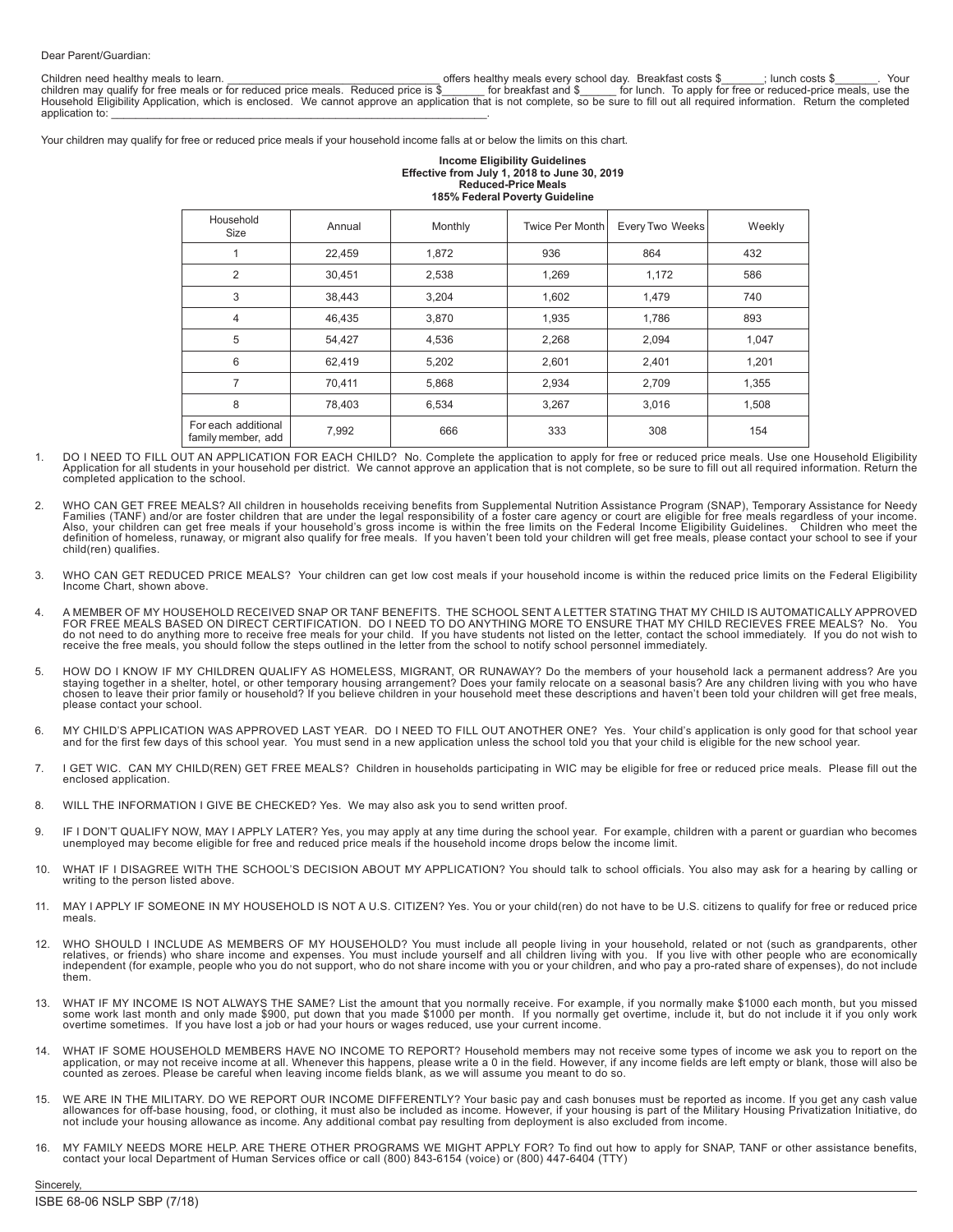# **INSTRUCTIONS FOR APPLYING – COMPLETE ONE APPLICATION PER HOUSEHOLD PER SCHOOL DISTRICT**

# **IF YOUR HOUSEHOLD RECEIVES SNAP OR TANF BENEFITS, FOLLOW THESE INSTRUCTIONS AND RETURN THE COMPLETED FORM TO YOUR SCHOOL:**

Part 1: List all household members, school and grade for each student, and a SNAP or TANF case number for any household member including adults receiving such benefits. (Attach another sheet of paper if necessary.) .

**Part 2**: Skip this part.

**Part 3**: Skip this part.

Part 4: Sign the form. (The last four digits of a Social Security Number are not necessary.)

**Part 5 & 6**: Contact Information, and Children's Racial and Ethnic Identities: Answer these questions if you choose to. (Optional)

### **IF NO ONE IN YOUR HOUSEHOLD GETS SNAP OR TANF BENEFITS AND IF ANY CHILD IN YOUR HOUSEHOLD IS HOMELESS, A MIGRANT OR RUNAWAY OR HEAD START/EVEN START, FOLLOW THESE INSTRUCTION AND RETURN THE COMPLETE FORM TO YOUR SCHOOL:**

Part 1: List all household members and the name of school for each child.

**Part 2:** If any child you are applying for is homeless, migrant, or a runaway check the appropriate box and call your school.

**Part 3**: Complete only if a child in your household isn't eligible under Part 2. See instructions for All Other Households.

Part 4: Sign the form. Only if part 3 is completed, please include the last four digits of a Social Security Number. (or mark the box if s/he doesn't have one).

**Part 5 & 6**: Contact Information, and Children's Racial and Ethnic Identities: Answer these questions if you choose to. (Optional)

### **IF YOU ARE APPLYING FOR A FOSTER CHILD, FOLLOW THESE INSTRUCTIONS AND RETURN THE COMPLETED FORM TO YOUR SCHOOL:**

# **If all children in the household are foster children that are the legal responsibility of a foster care agency or court:**

**Part 1**: List all foster children and the school name for each child. Check the "Foster Child" box for each foster child.

**Part 2**: Skip this part.

**Part 3**: Skip this part.

**Part 4**: Sign the form. The last four digits of a Social Security Number are not necessary.

**Part 5 & 6**: Contact Information, and Children's Racial and Ethnic Identities: Answer these questions if you choose to. (Optional)

#### **If some of the children in the household are foster children that are the legal responsibility of a foster care agency or court:**

**Part 1**: List all household members and the name of school for each child. Check the "Foster Child" box for each foster child.

**Part 2**: If any child you are applying for is homeless, migrant, or a runaway check the appropriate box and call your school.

Part 3: Follow these instructions to report total household income from this month or last month.

**Box 1–Name:** List all household members with income.

Box 2-Gross Income and How Often It Was Received: For each household member, list each type of income received for the month. You must tell us how often the money is received—weekly, every other week, twice a month or monthly. For earnings, be sure to list the gross income, not the take-home pay. Gross income is the amount earned before taxes and other deductions. You should be able to find it on your pay stub or your boss can tell you. For other income, list the amount each person got for the month from welfare, child support, alimony, pensions, retirement, Social Security, Supplemental Security Income (SSI), Veteran's benefits (VA benefits), and disability benefits. Under All Other Income, list Worker's Compensation, unemployment or strike benefits, regular contributions from people who do not live in your household, and any other income. Do not include income from SNAP, FDPIR, WIC, Federal education benefits and foster payments received by the family from the placing agency. For ONLY the self-employed, under Earnings from Work, report income after expenses. This is for your business, farm, or rental property. If you are in the Military Privatized Housing Initiative or get combat pay, do not include these allowances as income.

Part 4: Adult household member must sign the form and list the last four digits of their Social Security Number (or mark the box if s/he doesn't have one).

**Part 5 & 6**: Contact Information, and Children's Racial and Ethnic Identities: Answer these questions if you choose to. (Optional)

#### **ALL OTHER HOUSEHOLDS INCLUDING MEDICAID AND WIC HOUSEHOLDS, FOLLOW THESE INSTRUCTIONS:**

Part 1: List all household members and the name of school for each child.

**Part 2**: If any child you are applying for is homeless, migrant, or a runaway check the appropriate box and call your school.

**Part 3:** Follow these instructions to report total household income from this month or last month.

- **Box 1–Name:** List all household members with income.
- Box 2 -Gross Income and How Often It Was Received: For each household member, list each type of income received for the month. You must tell us how often the money is received—weekly, every other week, twice a month or monthly. For earnings, be sure to list the gross income, not the take-home pay. Gross income is the amount earned before taxes and other deductions. You should be able to find it on your pay stub or your boss can tell you. For other income, list the amount each person got for the month from welfare, child support, alimony, pensions, retirement, Social Security, Supplemental Security Income (SSI), Veteran's benefits (VA benefits), and disability benefits. Under All Other Income, list Worker's Compensation, unemployment or strike benefits, regular contributions from people who do not live in your household, and any other income. Do not include income from SNAP, FDPIR, WIC, Federal education benefits and foster payments received by the family from the placing agency. For ONLY the self-employed, under Earnings from Work, report income after expenses. This is for your business, farm, or rental property. Do not include income from SNAP, FDPIR, WIC or Federal education benefits. If you are in the Military Privatized Housing Initiative or get combat pay, do not include these allowances as income.

Part 4: Adult household member must sign the form and list the last four digits of their Social Security Number (or mark the box if s/he doesn't have one).

**Part 5 & 6**: Contact Information, and Children's Racial and Ethnic Identities: Answer these questions if you choose to. (Optional)

Privacy Act Statement: **This explains how we will use the information you give us.** The Richard B. Russell National School Lunch Act requires the information on this application. You do not have to give the information, but if you do not, we cannot approve your child for free or reduced price meals. You must include the last four digits of the social security number of the adult household member who signs the application. The last four digits of the social security number is not required when you apply on behalf of a foster child or you list a Supplemental Nutrition Assistance Program (SNAP), Temporary Assistance for Needy Families (TANF) Program or Food Distribution Program on Indian Reservations (FDPIR) case number or other FDPIR identifier for your child or when you indicate that the adult household member signing the application does not have a social security number. We will use your information to determine if your child is eligible for free or reduced price meals, and for administration and enforcement of the lunch and breakfast programs. We MAY share your eligibility information with education, health, and nutrition programs to help them evaluate, fund, or determine benefits for their programs, auditors for program reviews, and law enforcement officials to help them look into violations of program rules.

ISBE 68-03 NSSTAP Application Instructions (7/18) In accordance with Federal civil rights law and U.S. Department of Agriculture (USDA) civil rights regulations and policies, the USDA, its Agencies, offices, and employees, and institutions participating in or administering USDA programs are prohibited from discriminating based on race, color, national origin, sex, disability, age, or reprisal or retaliation for prior civil rights activity in any program or activity conducted or funded by USDA. Persons with disabilities who require alternative means of communication for program information (e.g. Braille, large print, audiotape, American Sign Language, etc.), should contact the Agency (State or local) where they applied for benefits. Individuals who are deaf, hard of hearing or have speech disabilities may contact USDA through the Federal Relay Service at (800) 877-8339. Additionally, program information may be made available in languages other than English. To file a program complaint of discrimination, complete the USDA Program Discrimination Complaint Form, (AD-3027) found online at: http://www.ascr.usda.gov/ complaint\_filing\_cust.html, and at any USDA office, or write a letter addressed to USDA and provide in the letter all of the information requested in the form. To request a copy of the complaint form, call (866) 632-9992. Submit your completed form or letter to USDA by: (1) mail: U.S. Department of Agriculture, Office of the Assistant Secretary for Civil Rights, 1400 Independence Avenue, SW, Washington, D.C. 20250-9410; (2) fax: (202) 690-7442; or (3) email: program.intake@usda.gov. This institution is an equal opportunity provider.